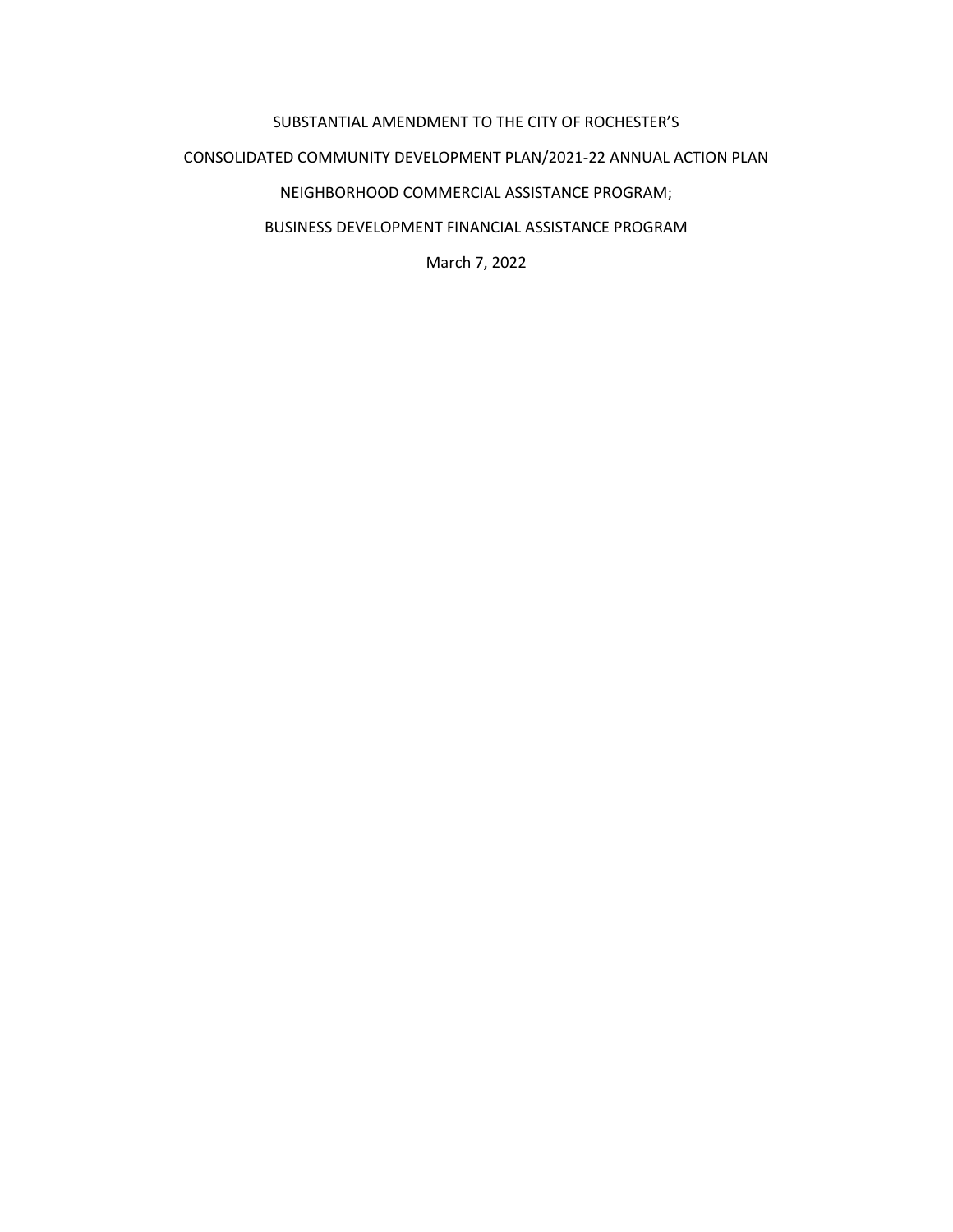The City of Rochester's Department of Neighborhood and Business Development, Business Development Division, assists many small businesses with programs funded by Community Development Block Grant funding. This includes the Small Business Matching Grant Program (part of the Neighborhood Commercial Assistance Program) and the Targeted Commercial Exterior Program (part of the Business Development Financial Assistance Program) which were authorized as part of the City's 2021-22 Annual Action Plan.

## **Amendment 1:**

**Change:** transfer \$100,000 from Project 1. Business Development Financial Assistance Program (Targeted Commercial Exterior Program) to Project 2. Neighborhood Commercial Assistance Program (Small Business Matching Grant Program).

**Rationale:** The Small Business Matching Grant program provides funding to small businesses to assist with computers, signage, and security related items and furniture, fixture and equipment. This program assists a large number of businesses each year. The Small Business Matching Grant Program funding has been depleted and requires additional funding to operate for the remainder of the fiscal year. It is expected this will assist as many as 13 businesses.

The Targeted Commercial Exterior program has seen less demand and is expected to be able to serve businesses throughout the remainder of the fiscal year even with the funding reduction proposed herein.

## **Amendment 2:**

**Change:** rename a component of Project 1. Neighborhood Commercial Assistance Program (Small Business Matching Grant Program) from Small Business Matching Grant to the Small Business Grant, and eliminate the matching requirement for businesses located within LMI areas.

Currently the program has a required private matching component that business owners must spend upfront in order to take advantage of the grant. This has been challenging for business owners found within the city's Low to Moderate Income (LMI) areas. To better assist business owners within LMI areas, it is proposed to remove the matching funding requirement for businesses within these areas.

This plan is the result feedback obtained from working with many small businesses within the community and is anticipated to enable Business Development to assist many more businesses found within LMI areas of the City.